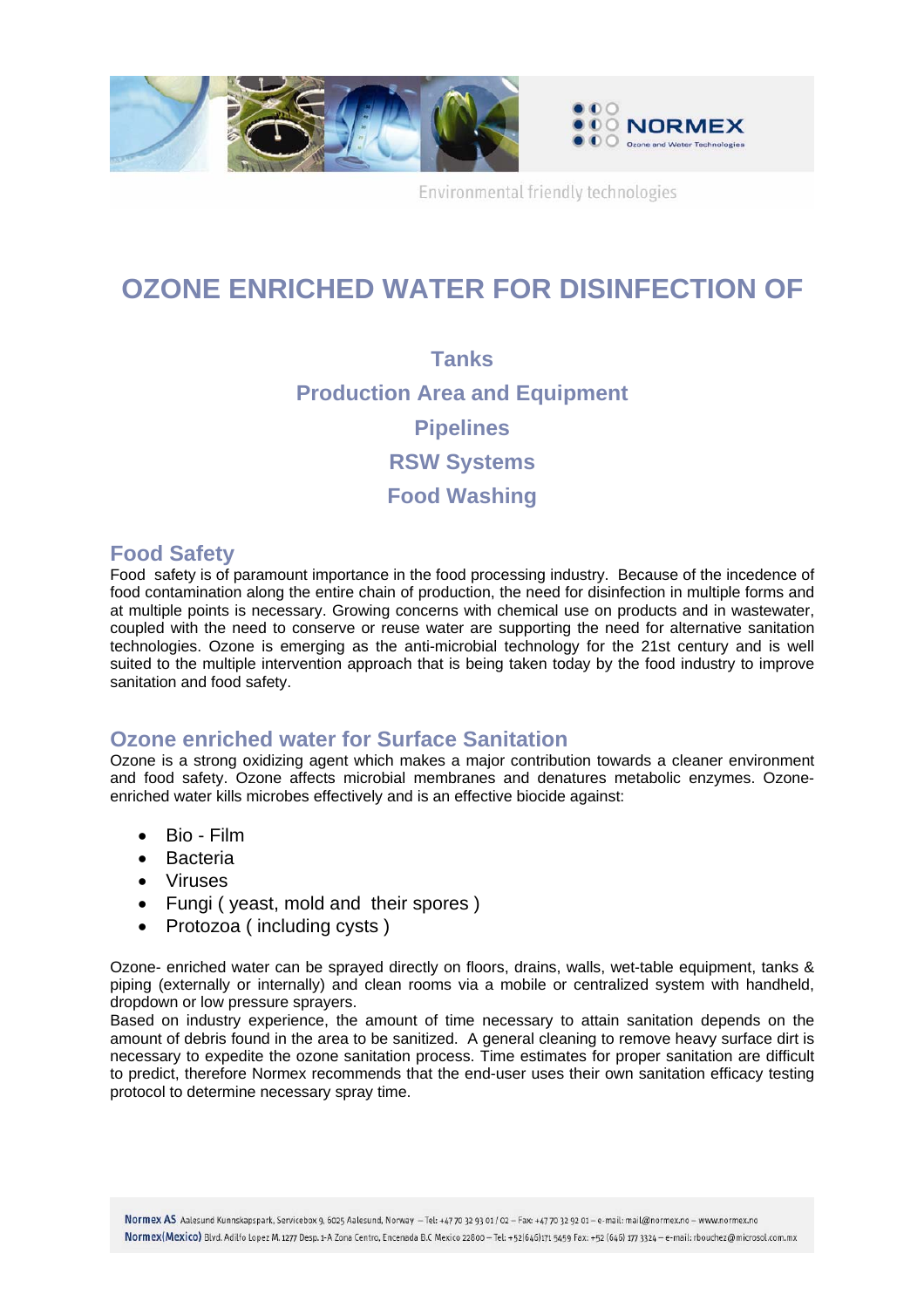

## **Antimicrobial Action**

- Causes irreversible damage to the fatty acids in the cell membrane (e.g. phosphatidylethanolamine) and cellular macromolecules, e.g. DNA.
- Biphasic death curve: an initial rapid inactivation stage followed by a slower inactivation stage.
- 3000 times faster than chlorine
- Bactericidal effect on Salmonellae, Staphylococcus, E. coli, etc.
- Rapid and effective sporicide (Bacillus and Clostridium spores)

### **Organism Applied O3 Dose O3 Dose at Nozzle (ppm) Exposure Time (min) Reduction**  Trichophyton mentagrophytes ( ATCC 9533 )  $3.0 \text{ ppm}$  1.85-2.25 3 6 log ( 99.9999 % ) Salmonella choleraesuis ( ATCC 10708 )  $3.0 \text{ ppm}$  1.85-2.25 10 6 log ( 99.9999 % ) Staphylococcus aureus ( ATCC 6538)  $3.0 \text{ ppm}$  1.85-2.25 5 6 log (99.9999 %) Pseudomonas aeruginosas ( ATCC 15442 )  $3.0 \text{ ppm}$  1.85-2.25 30 sec 6 log (99.9999 %) Campylobacter jejuni ( ATCC 33250 )  $3.0 \text{ ppm}$  1.85-2.25  $\frac{3.0 \text{ ppm}}{3}$  4 log ( 99.99 % ) Listeria monocytogenes ( ATCC 7644 ) 3.0 ppm  $1.85 - 2.25$  3 4 log ( 99.99 % ) Aspergillus flavus ( ATCC 9296 ) 3.0 ppm  $1.85-2.25$   $5$   $4 \log (99.99\%)$ Brettanomyces bruxellensis ( ATCC 10560 ) 3.0 ppm  $1.85 - 2.25$  3 4 log ( 99.99 % ) Escherichia coli \* ( ATCC 11229 )  $3.0 \text{ ppm}$  2.1 30 sec 5 log (99.999 %)

## **Antimicrobial Efficacy Results\*\***

Efficacy studies were conducted by the National Sanitation Foundation (NSF) according to: \*\*AOAC Official Method 961.02; Germicidal Spray Products as Disinfectants Test and \*AOAC Official Method 960.09, Germicidal and Detergent Sanitizing Action of Disinfectants.

## **Internal Sanitation of Tanks & Piping Systems**

For internal sanitation ozone-enriched water is directly injected into a facility's fluid distribution network and circulated for a set duration of time. Overall chemical costs are reduced or eliminated, and overall system deterioration is reduced when using ozone enriched water rather than traditional anti microbial chemicals or hot water.

### *Benefits*

Ozone enriched water has the benefit of replacing the chemicals and hot water typically used in cleaning the inside of pipelines, tanks and external surfaces. The benefits are:

- Ozone reduces chemical sanitation cost
- Ozone disinfects more powerfully then most chemical disinfectants
- Micro-organisms can not build up an ozone tolerance.
- Ozone used properly cannot endanger the environment

### **Other advantages using Ozone enriched water are:**

• High environmental profile as ozone leaves no chemicals or residual by-products to spoil product quality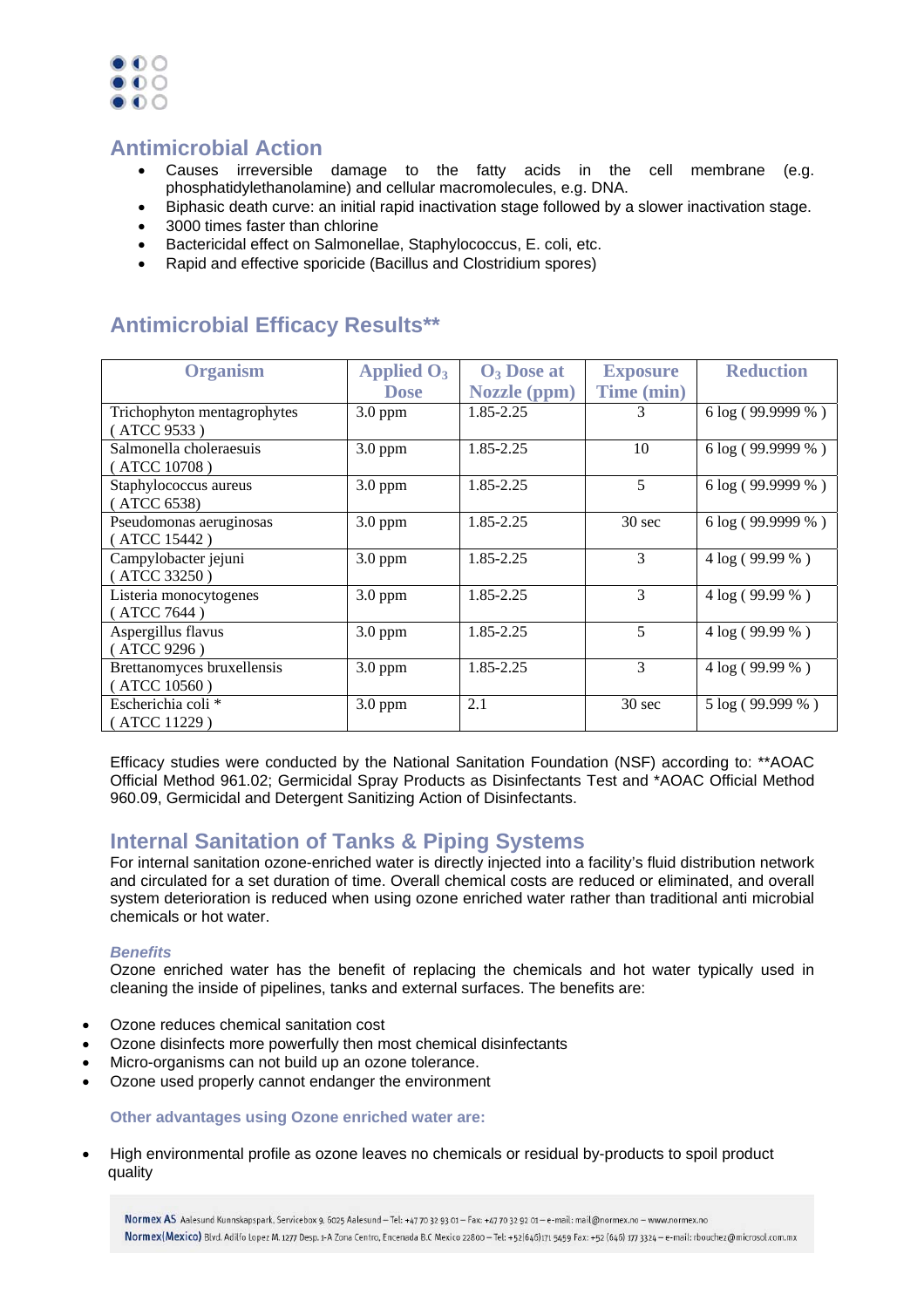

- Ozone management systems eliminates inhalation worries
- Ozone is not harmful to the environment as chlorine
- Ozone is safer than chlorine or sulphur dioxide
- Ozone is generated "on-site" and does not have to be purchased or stored
- Ozone does not have to be measured daily
- Ozone at low levels can be measured with a simple ORP meter
- Ozone at high levels can be measured with a dissolved ozone monitor

## **Direct Food Contact**

Ozone enriched water is in the US and in many other countries used for direct contact on fruits and vegetables, raw and ready to eat meat and poultry, fish and commercial eggs. The benefits of ozone enriched water far outweigh chemical enriched water traditionally used. Testing performed by the National Sanitation Foundation, NSF, (under AOAC Methology), shows that, ozone dissolved in water can provide a 6 log reduction in as low as 30 sec. (depending on micro organism) the clew lies in the ozone dosage and holding time. Ozone enriched water leaves no chemical residue on your product and actually assist in removing pre-wash residues in some products. Ozone systems can easily be integrated into most existing conveyer lines. Our systems provide low pressure spray, and can be easily integrated into existing wash lines.

## **DesinfectaTM**

The Normex surface sanitation system "Desinfecta™" recirculates ozone enriched sea/freshwater for disinfection purposes. It is designed to charge a given tank of water with ozone for safe and effective disinfection of external or internal surfaces. The water circulates in a tank and ozone is added until it reaches the required ORP value for disinfection.

**Normex** can through its **Desinfecta™** systems deliver ready to use units for sanitation of surfaces or customised units according to sanitation needs to suit the individual project.

## **US Government Regulatory Status**

**USDA/FSIS – December, 2001 – "**The use of ozone on meat and poultry products, including treatment of ready-to-eat meat and poultry products just prior to packaging, is acceptable," and that there are "no labelling issues in regard to treated product."

**FDA/CFSAN** – June 26, 2001- Final Rule published in Federal Register ( 21 CFR Part 173, Docket NO. 00F-1482) " The FDA amends the food additive regulations to provide for the safe use of ozone in gaseous and aqueous phase as an anti-microbial agent on food, including meat and poultry."

**USDA/AMS** – December, 2000 – Ozone is listed in the National Organic Programme Final Rule (Subsection 205.605 (b) (20) – Non-agricultural (non organic) substances allowed as ingredients in or on processed products labelled as" organic" or "made with organic (specified ingredients or food group(s))".

**FDA** – November 5, 1982 – Final rule published – O3 declared GRAS for treatment of bottled water, (2) CFR §184.1563)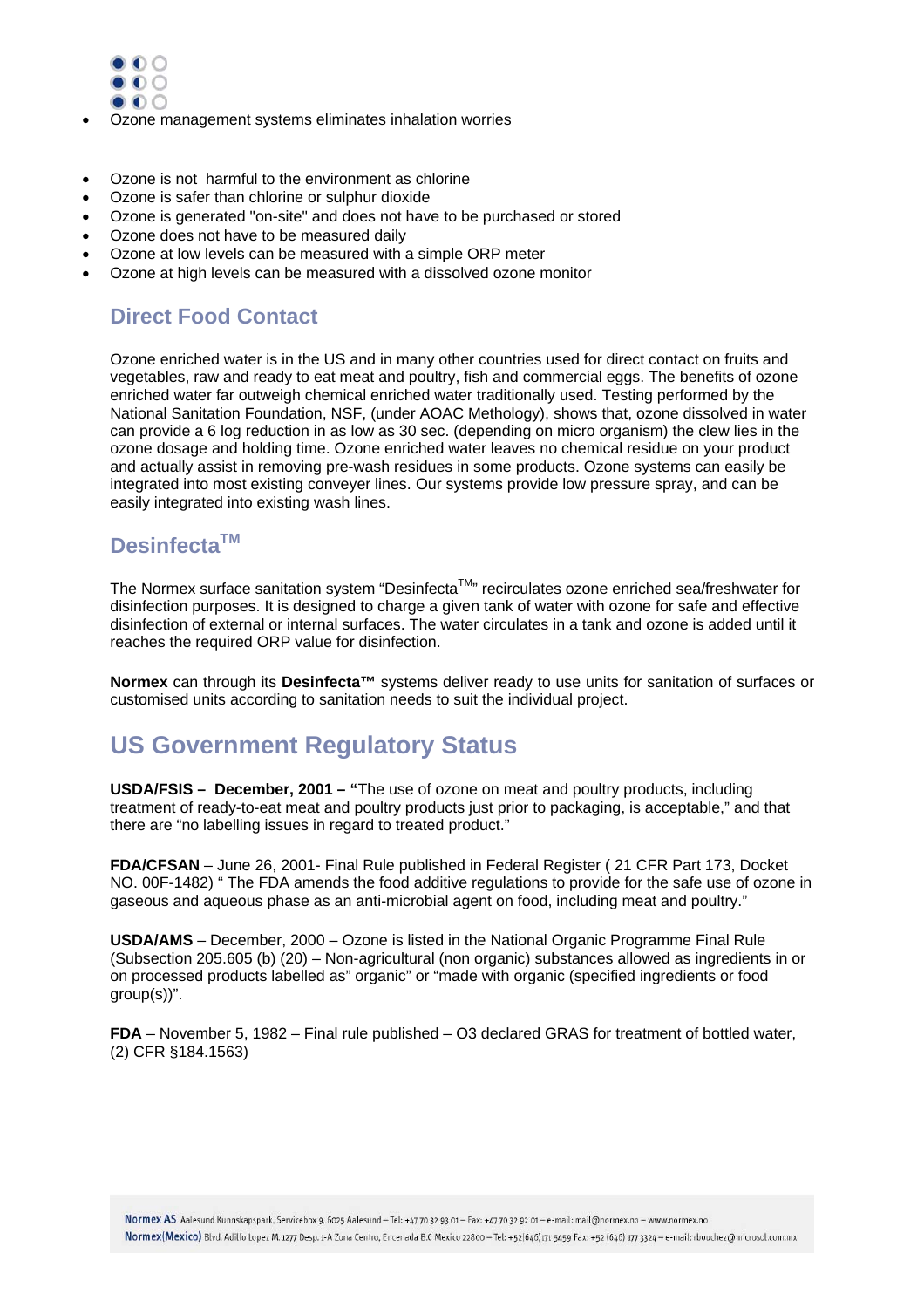## **Cal Poly State University Ozone Research Results Summary**

### **E.Coli 0157:H7 on Lettuce**

| Microorganism                      | E. Coli 0157:H7                       |
|------------------------------------|---------------------------------------|
| <b>Medium</b>                      | Lettuce                               |
| Ozone Concentration in<br>Solution | 0.30 PPM                              |
| Reduction                          | 4-Log Cycle Average at 180<br>Seconds |
| Percent Reduction                  | 99.9999672% @ 0.30 PPM<br>Ozone       |



### **Total Coliform on Lettuce**

| Microorganism                      | <b>Total Coliforms</b>                     |
|------------------------------------|--------------------------------------------|
| Medium                             | Lettuce                                    |
| Ozone Concentration in<br>Solution | 0.15 - 0.20 PPM                            |
| Reduction                          | 3 to 4-Log Cycle Average at<br>180 Seconds |
| Percent Reduction                  | 99.999992% @ 0.15 PPM<br>Ozone             |



Total Coliform on Lettuce-Ozone @ 0.15 - 0.20 PPM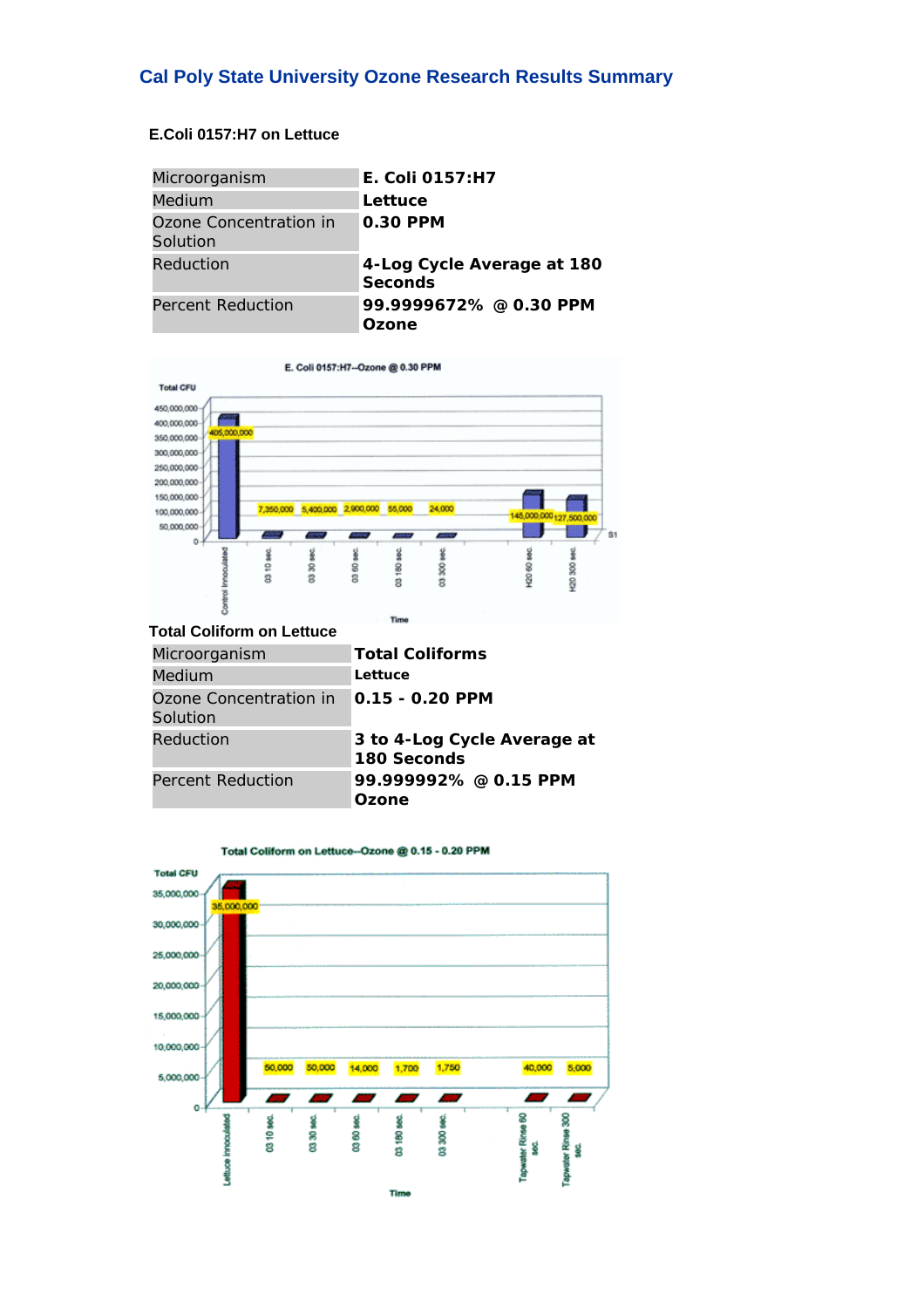### **E. Coli on Chicken**

| Microorganism                      | E. Coli                                      |
|------------------------------------|----------------------------------------------|
| Medium                             | Chicken                                      |
| Ozone Concentration in<br>Solution | 0.15 - 0.20 PPM                              |
| Reduction                          | 4-Log Cycle Average at 180<br><b>Seconds</b> |
| Percent Reduction                  | 99.99993% @ 0.15 PPM<br>Ozone                |





### **Salmonella on Chicken**

| Microorganism                      | Salmonella                                                 |
|------------------------------------|------------------------------------------------------------|
| Medium                             | Chicken                                                    |
| Ozone Concentration in<br>Solution | 0.15 - 0.20 PPM and 0.30 PPM                               |
| Reduction                          | 3 to 4-Log Cycle Average at<br>180 Seconds                 |
| Percent Reduction                  | 99.999% @ 0.15 PPM Ozone<br>99.9999966% @ 0.3 PPM<br>Ozone |

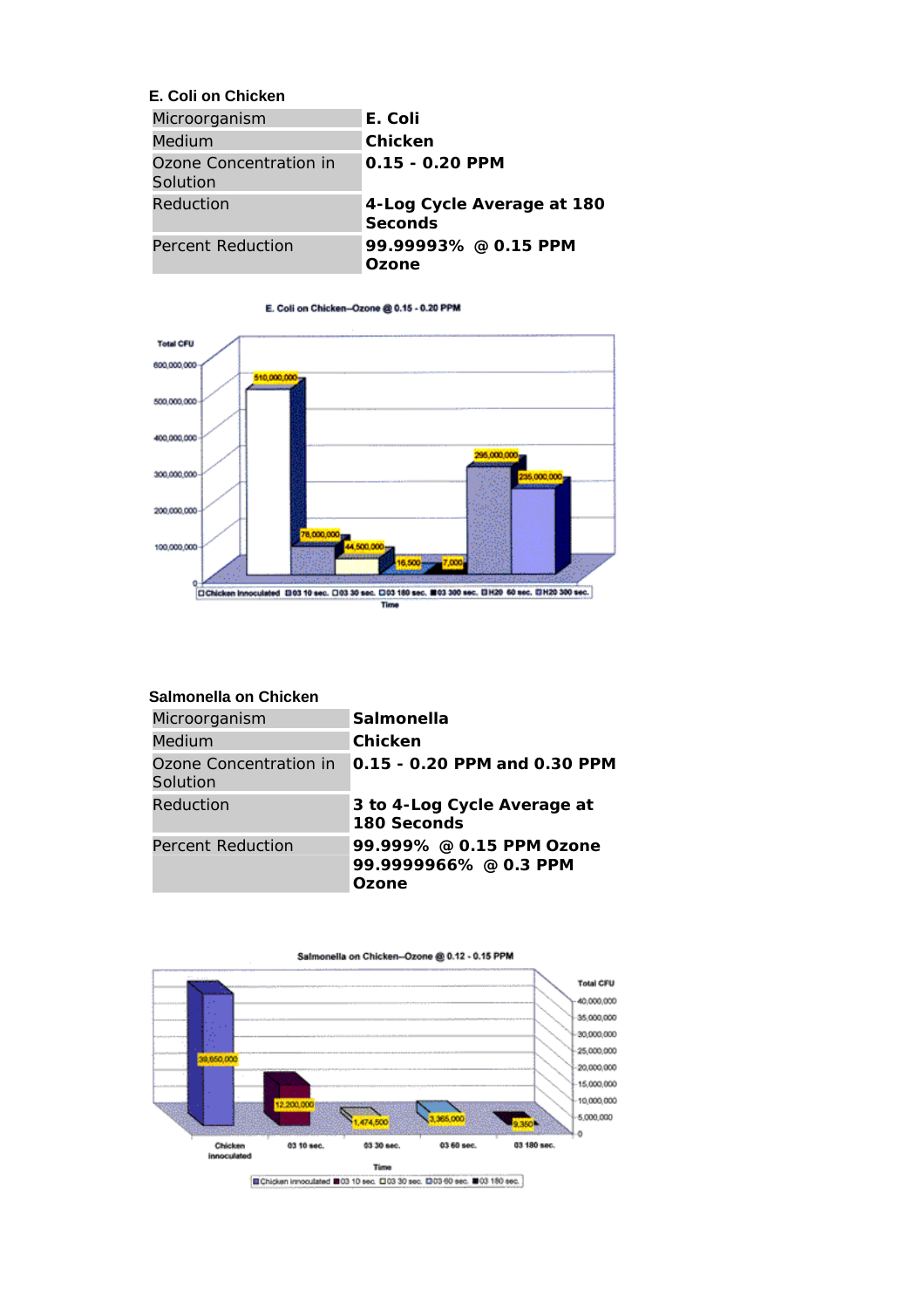

Salmonella on Chicken--Ozone @ 0.30 PPM



### Salmonella on Chicken--Ozone @ 0.12 - 0.15 & 0.30 PPM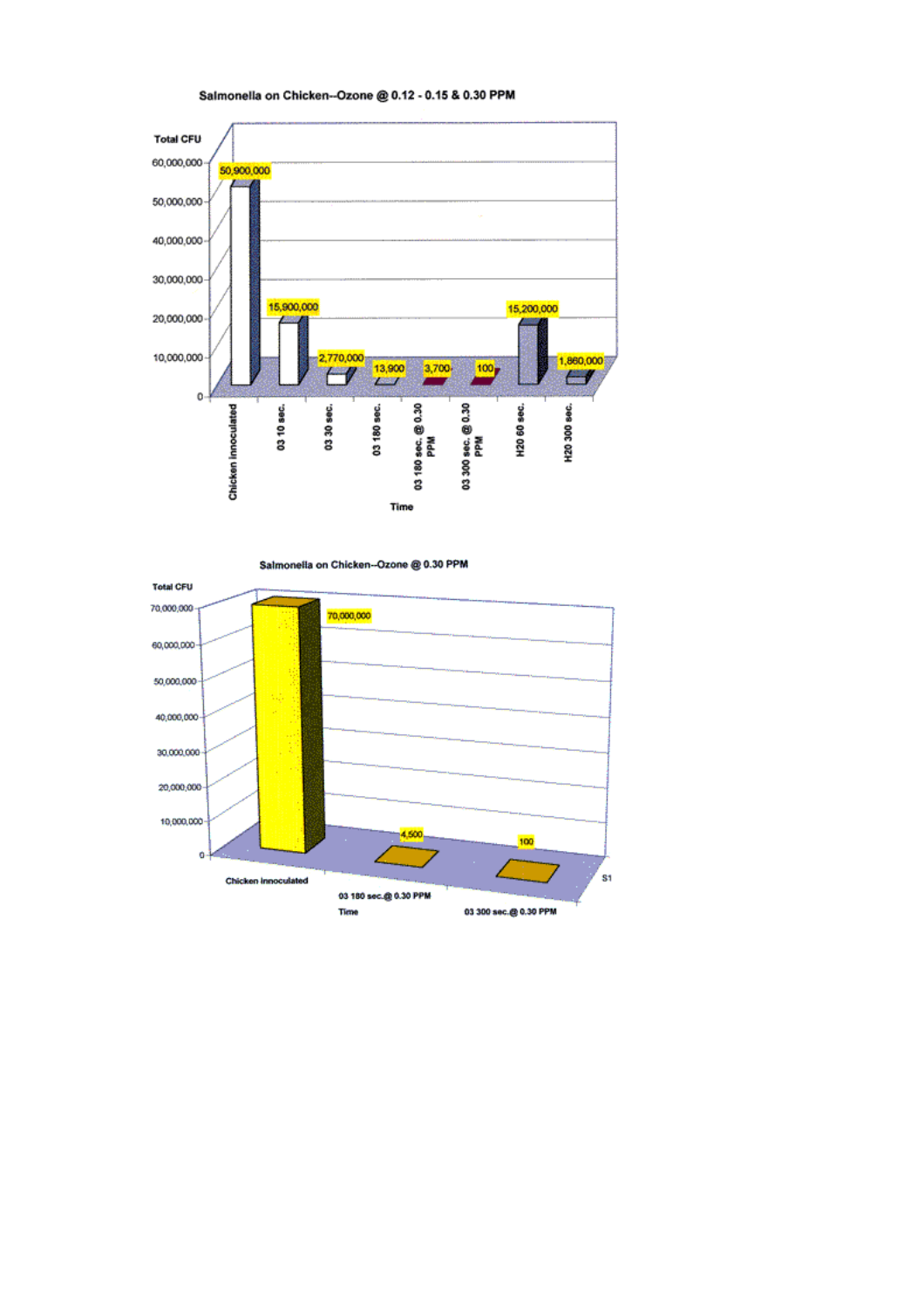### **Staphylococcus on Beefsteak**

| Microorganism                      | <b>Staphylococcus</b>                        |
|------------------------------------|----------------------------------------------|
| <b>Medium</b>                      | <b>Beefsteak</b>                             |
| Ozone Concentration in<br>Solution | $0.15$ PPM                                   |
| Reduction                          | 3-Log Cycle Average at 180<br><b>Seconds</b> |
| Percent Reduction                  | 99.97778% @ 0.15 PPM<br>Ozone                |



### **Shigella on Lettuce**

| Microorganism                      | <b>Shigella</b>                                      |
|------------------------------------|------------------------------------------------------|
| Medium                             | Lettuce                                              |
| Ozone Concentration in<br>Solution | 0.15 and 0.30 PPM                                    |
| Reduction                          | 3 to 4-Log Cycle Average at<br>180 Seconds           |
| Percent Reduction                  | 99.957% @ 0.15 PPM Ozone<br>99.9995% @ 0.3 PPM Ozone |

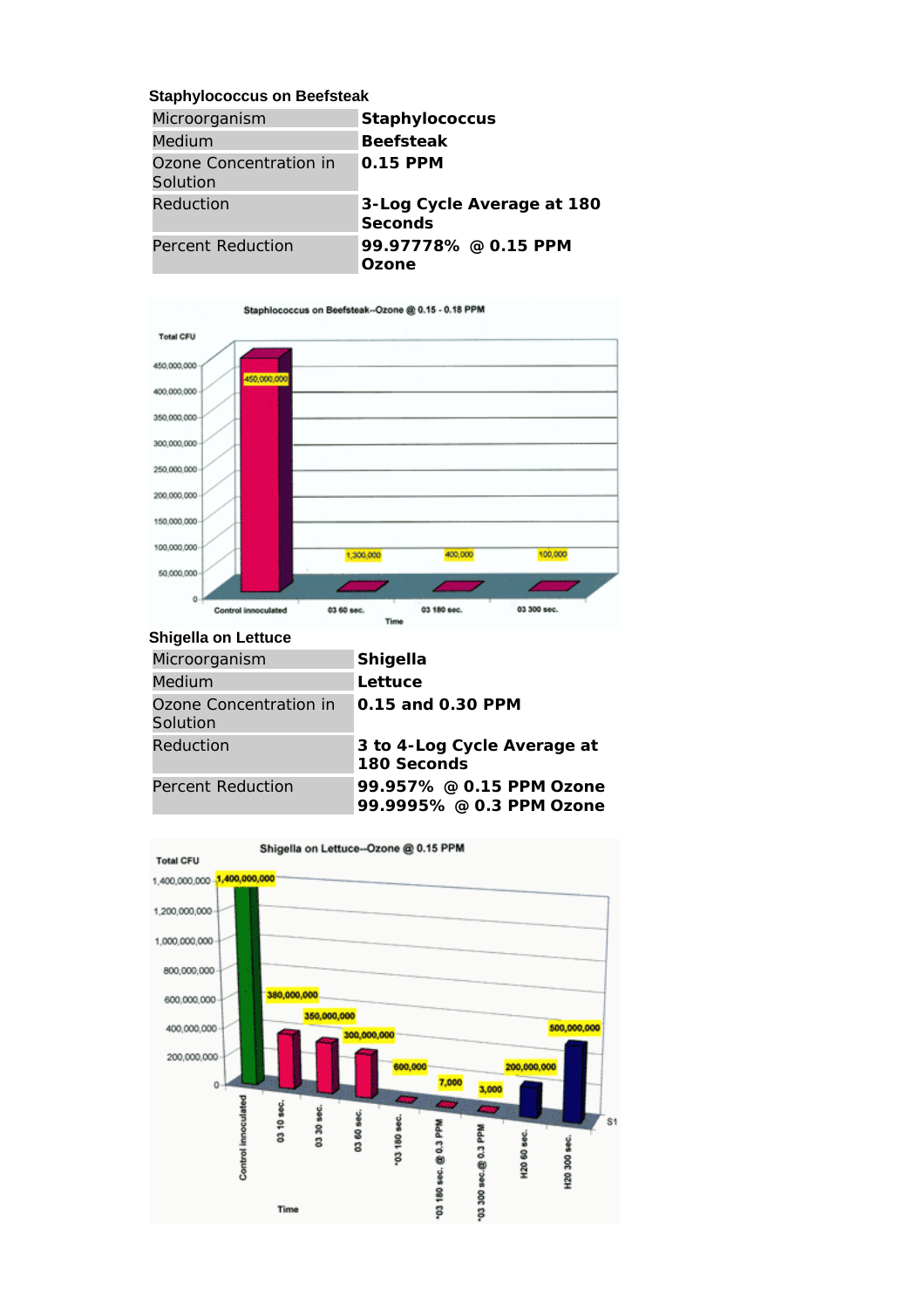

Trends in Food Science & Technology 18 (2007) S29-S35



## Review

# Use of ozone in food industries for reducing the environmental impact of cleaning and disinfection activities

## A. Pascual\*, I. Llorca and A. Canut

Parque Tecnológico de Valencia, Benjamin Franklin, 5-11, 46980 Paterna, Valencia, Spain  $(Tel.: +34961366090;$  fax:  $+34961318008;$ e-mail: apascual@ainia.es)

### Introduction

The interest in ozone as an alternative to chlorine and other chemical disinfectants in cleaning and disinfection operations is based on its high biocidal efficacy, wide antimicrobial spectrum, absence of by-products that are detrimental to health and the ability to generate it on demand, 'in situ', without needing to store it for later use.

It also has the significant advantage of being an environmentally friendly technology that reduces the company's environmental costs and facilitates their compliance with statutory obligations.

This advantage is usually underestimated by food companies, but the new environmental legislation emerging in Europe, especially the IPPC Directive 96/61/EC, will drive a change in the food industry in the next years that will increase the interest in the use of ozone. It should be taken into account that cleaning and disinfection operations are responsible for the greatest environmental impacts (water and energy consumption, wastewater, etc.) in a number of food processing plants.

0924-2244/\$ - see front matter © 2006 Elsevier Ltd. All rights reserved. doi:10.1016/j.tifs.2006.10.006

The Spanish technological centre *ainia* is the leader of the OZONECIP project which has been recently funded by the EU LIFE Programme (LIFE 05 ENV/E/000251). This project will not only evaluate the use of ozone as a powerful disinfectant for machinery and equipment, and sanitisable surfaces in general, but also analyse the environmental advantages of ozone and its potential consideration as a Best Available Technology (BAT) for cleaning and disinfection in food processing plants.

### Ozone as a disinfectant agent

Effect of the medium on the bactericidal efficacy of ozone

Ozone effectiveness against micro-organisms depends not only on the amount applied, but also on the residual ozone in the medium. Residual ozone is the concentration of ozone that can be detected in the medium after application to the target surface. Both the instability of ozone under certain conditions and the presence of ozone-consuming materials affect the level of residual ozone available in the medium. It is important, therefore, to distinguish between the concentration of applied ozone and residual ozone necessary for effective disinfection. It is advisable to monitor ozone availability during treatment.

Pure water has the lowest ozone demand. Impurities react with and consume the applied ozone. Depending on the type of substance, the demand will be greater or less. For example, according to one study, the residual ozone in ozonated water containing 20 ppm of Bovine Serum Albumin (BSA) was significantly lower than in deionised water or water with 20 ppm of soluble starch. As a result, the biocidal efficacy of ozone was not affected by the starch but was significantly reduced by the BSA [\(Restaino, Frampton, Hemphill, & Palnikar, 1995](#page-13-0)).

There is no consensus on the effect of temperature on the biocidal efficacy of ozone. A fall in the temperature of the aqueous medium increases ozone solubility and stability, augmenting its availability in the medium and, consequently, its efficacy. A rise in temperature, on the other hand, increases the proportion of micro-organisms destroyed by disinfectants. Consequently, the simultaneous contribution of these two factors (solubility/stability and reactivity) to ozone efficacy can vary with experimental conditions, making it difficult to predict the influence of temperature on a particular application.

High relative humidity is required for micro-organisms \* Corresponding author. to be inactivated by ozone gas. The optimum level is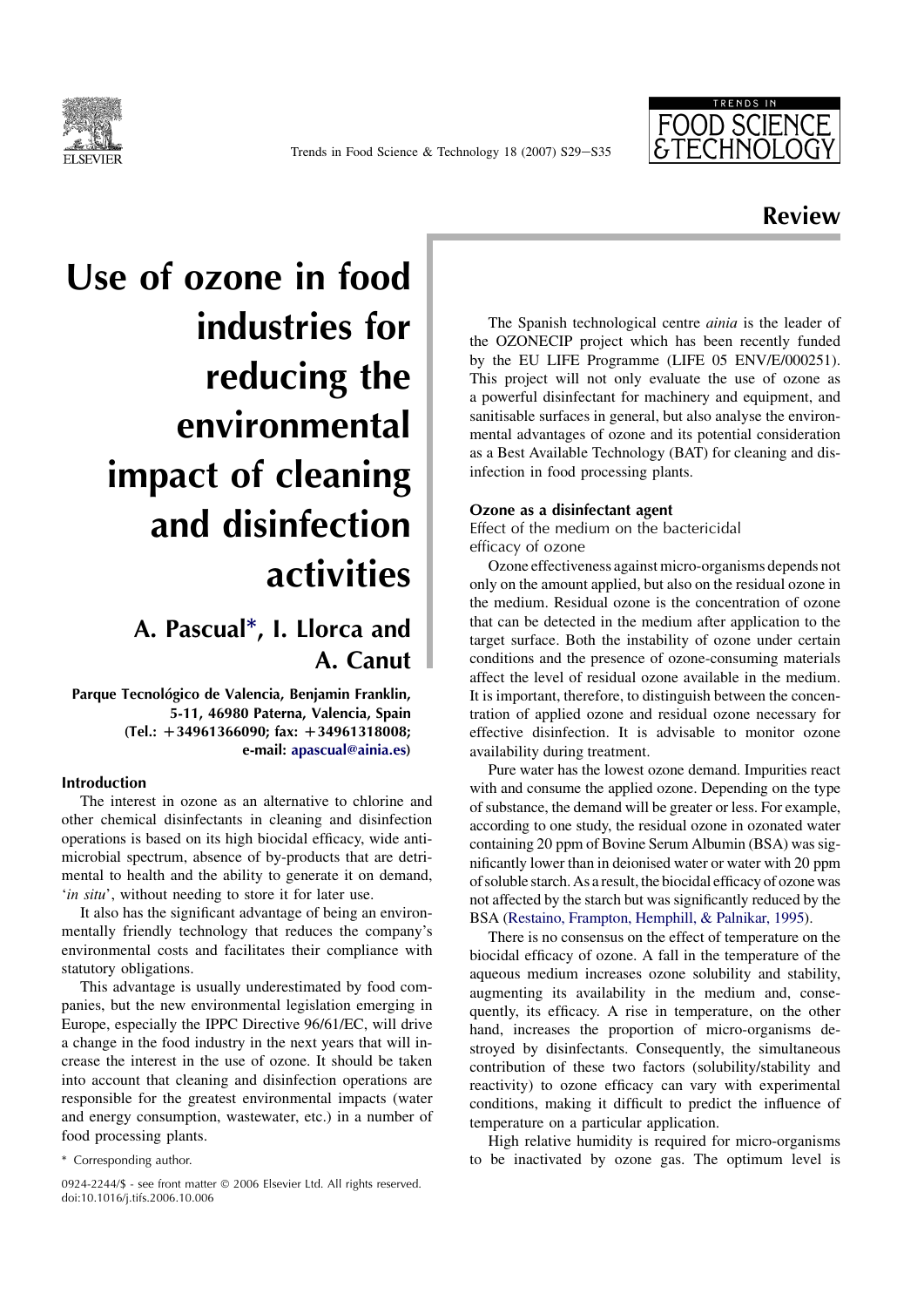$90-95\%$  RH, below 50% the bactericidal effect disappears ([Kuprianoff, 1953\)](#page-13-0).

### Sensitivity of microbes to ozone

Ozone is a powerful broad-spectrum antimicrobial agent that is active against bacteria, fungi, viruses, protozoa, and bacterial and fungal spores ([Khadre, Yousef, & Kim, 2001\)](#page-13-0). Inactivation by ozone is a complex process that attacks various cell membrane and wall constituents (e.g. unsaturated fats) and cell content constituents (e.g. enzymes and nucleic acids). Both molecular ozone and the free radicals produced by its breakdown play a part in this inactivation mechanism but there is no consensus on which of them is more decisive. The micro-organism is killed by cell envelope disruption or disintegration leading to leakage of the cell contents. Disruption or lysis is a faster inactivation mechanism than that of other disinfectants which require the disinfectant agent to permeate through the cell membrane in order to be effective.

As regards the spectrum of action, each micro-organism has an inherent sensitivity to ozone. Bacteria are more sensitive than yeasts and fungi. Gram-positive bacteria are more sensitive to ozone than Gram-negative organisms and spores are more resistant than vegetative cells.

Some bacteria have innate chlorine resistance, including bacterial spores and Cryptosporidium ([Holah, 2003\)](#page-13-0). Micro-organism resistance to other disinfectants have also been observed, though at concentrations significantly below inuse concentrations such as that of Listeria monocytogenes to quaternary ammonium sanitizers [\(Lemaitre, Echchannaqui, &](#page-13-0) [Michant, 1998](#page-13-0)).

Due to the mechanism of the ozone action, which destroys the micro-organism through cell lysis, it cannot lead to micro-organism resistance.

### **Tainting**

There is growing concern about the residual presence of dangerous by-products from chlorine and other chemicals when used as disinfectants in the food industry [\(Richardson](#page-13-0) et al.[, 1998\)](#page-13-0). If water contains organic nitrogen or free ammonia, chloramines are formed. These cause odours and their possible carcinogenic effect is under study. If small amounts of phenols are present, chlorophenols can form, giving the water medicinal odours and tastes. Trihalomethanes (THM), which are potentially carcinogenic, also appear in drinking water that has been chlorinated. This is one of the reasons for the food industry's interest in finding alternative disinfectants that do not cause this problem. Ozone is of great interest as a disinfectant, as it breaks down quickly into oxygen without leaving residues. When it reacts with organic compounds the possible breakdown by-products are aldehydes, ketones or carboxylic acids, which do not present health problems.

### On-site production

Ozone is generated on site and does not need to be stored for later use. The ozone production method most commonly used in commercial equipment is corona discharge. This method can employ dry air, oxygen, or a combination of the two. Ozone is generated by passing the feed gas between two closely spaced electrodes (one of which is coated with a dielectric material) under a 10 kV current. A discharge occurs when the gas becomes partially ionised, resulting in a characteristic violet glow when air is used as the feed gas (if oxygen is used the violet color is seldom observed) [\(EPRI, 2000\)](#page-13-0).

### **Toxicity**

The toxicity of ozone varies, depending on its concentration and the length of exposure. Symptoms resulting from exposure to ozone at  $0.1-1.0$  ppm include headaches, dry throat, irritation to the respiratory system and smarting eyes. Exposure to  $1.0-100$  ppm can cause asthma-like symptoms such as tiredness and loss of appetite. Short exposure times at high concentrations can cause throat irritation, haemorrhage and pulmonary congestion.

In the United States, the current permissible level for ozone exposure in the workplace environment is 0.1 ppm, as adopted by the Occupational Safety and Health Administration (OSHA). This is the concentration at which a susceptible individual may be continuously exposed to ozone under normal working conditions for 8 h a day or 40 h a week without adverse effects. The short-term exposure limit is 0.3 ppm: short-term means exposure for less than 15 min not more than 4 times a day, with intervals of at least 1 h between each short-term exposure [\(Prior and Rice, 2000](#page-13-0)).

Ozone is, therefore, a toxic gas that must be monitored in the workplace when it is used to disinfect equipment and installations. Nowadays, a wide variety of ozone sensors are commercially available to monitor levels in the working environment. They are usually UV analysers, equipped with a cell that measures concentrations from 0.1 to 100 ppm v/v, that trigger an alarm as soon as the ozone concentration rises above 0.1 ppm.

Safety aspects must always be taken into account, particularly when ozone is used in gas form in cold stores, rooms or closed spaces. In these situations, concentrations must be precisely monitored at different critical points and appropriate safety intervals before opening must be established in order to avoid personal health risks.

When ozone is dissolved in water for use as a disinfectant it is accompanied by excess undissolved gas, as no ozone transfer system is 100% efficient. The excess ozone must therefore be destroyed or converted back into oxygen before being released into the atmosphere. Small heated catalyst ozone scrubbers are usually installed for this purpose.

### Interaction with materials

Ozone interaction with the equipment and surfaces to be cleaned and disinfected is a key factor that must be taken into consideration, essentially because of the corrosion it may cause, but also because the ozone loses its effectiveness.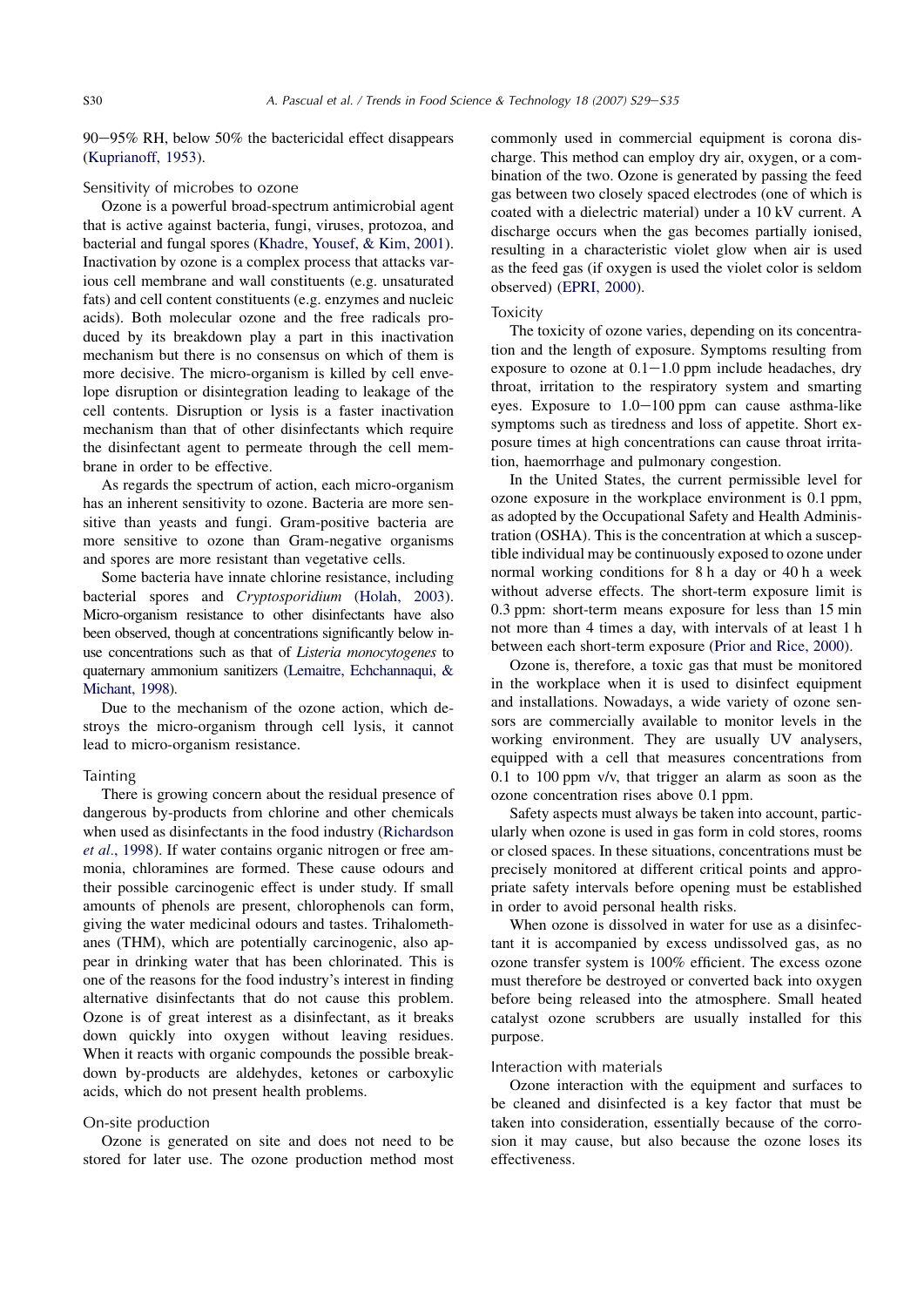<span id="page-9-0"></span>

| <b>Application</b>                                                                       | <b>Treatment</b>                                                                  | Micro-organism                                                                                                                                                                                                                           | <b>Results</b>                                                                                | Author, year                                  |
|------------------------------------------------------------------------------------------|-----------------------------------------------------------------------------------|------------------------------------------------------------------------------------------------------------------------------------------------------------------------------------------------------------------------------------------|-----------------------------------------------------------------------------------------------|-----------------------------------------------|
| Dairy biofilms                                                                           | Ozonated water,                                                                   | Pseudomonas fluorescens                                                                                                                                                                                                                  | 5.6 and 4.4 log reduction,                                                                    | Greene, Few, Joao, &                          |
| on stainless steel                                                                       | $0.5$ ppm for 10 min                                                              | and Alcaligenes faecalis                                                                                                                                                                                                                 | respectively                                                                                  | Serafini, 1993                                |
| surface                                                                                  |                                                                                   |                                                                                                                                                                                                                                          |                                                                                               |                                               |
| CIP system                                                                               | Ozonated water                                                                    | Staphylococcus aureus,<br>Pseudomonas aeruginosa<br>and Candida albicans                                                                                                                                                                 | 99% microbial count<br>reduction                                                              | Lagrange, Reiprich, &<br>Hoffmann, 2004       |
| Mixing kettle,                                                                           | Ozonated water,                                                                   | Unspecified                                                                                                                                                                                                                              | Microbial plate                                                                               | Hampson, 2000                                 |
| table top and shroud<br>(all stainless steel)                                            | 2 ppm at 10 gpm<br>for 1 min                                                      |                                                                                                                                                                                                                                          | count reduction ranging<br>from 63.1 to 99.9%<br>(depending on surface)                       |                                               |
| 'High-traffic' and                                                                       | Ozonated water,                                                                   | Unspecified                                                                                                                                                                                                                              | Microbial plate                                                                               | Hampson, 2000                                 |
| 'low-traffic' floor areas                                                                | 2 ppm at 10 gpm<br>for 1 min                                                      |                                                                                                                                                                                                                                          | count reductions<br>$67.0 - 95.6\%$                                                           |                                               |
| Plastic shipping container                                                               | Ozonated water,<br>2 ppm at 10 gpm<br>for 1 min                                   | Unspecified                                                                                                                                                                                                                              | and $84.3 - 99.9\%$ , respectively<br>Microbial bioluminescence<br>assay reduction 68.8-97.4% | Hampson, 2000                                 |
| Stainless steel surfaces                                                                 | 2 ppm ozone                                                                       | Escherichia coli,                                                                                                                                                                                                                        | Reduction ranging                                                                             | Moore, Griffith, &                            |
|                                                                                          | gas at atmospheric<br>pressure, 22 °C and<br>77% HR for 4 h                       | Serratia liquefaciens,<br>Staphylococcus aureus,<br>Listeria innocua<br>and Rhodotorula rubra                                                                                                                                            | from 7.56 to 2.41 log values                                                                  | Peters, 2000                                  |
| Stainless steel surfaces in<br>the presence of UHT milk                                  | 2 ppm ozone<br>gas at atmospheric<br>pressure, 22 °C and<br>77% HR for 4 h        | Escherichia coli, Serratia<br>liquefaciens,<br>Staphylococcus aureus,<br>Listeria innocua<br>and Rhodotorula rubra                                                                                                                       | Reduction ranging<br>from 5.64 to 1.65 log values                                             | Moore et al., 2000                            |
| Stainless steel surfaces                                                                 | 2 ppm ozone<br>gas in bioaerosol<br>chamber at 20 °C<br>and $50\%$ HR<br>for $1h$ | Microccocus luteus                                                                                                                                                                                                                       | $2-3$ log reduction                                                                           | Bailey, Young, Fielding, &<br>Griffiths, 2001 |
| Surfaces                                                                                 | 2 ppm ozone<br>gas, 2 h exposure                                                  | Unknown                                                                                                                                                                                                                                  | 2 log reduction                                                                               | Taylor & Chana, 2000                          |
| Equipment, walls,<br>floors, drains, tables<br>and conveyors, previously<br>well-cleaned | Ozonated water,<br>$3.0 - 3.5$ ppm                                                | Trichophyton mentagrophytes,<br>Salmonella choleraesuis,<br>Staphylococcus aureus,<br>Pseudomonas aeruginosa,<br>Campylobacter jejuni, Listeria<br>monocytogenes, Aspergillus<br>flavus, Brettanomyces<br>bruxellensis, Escherichia coli | Log reduction<br>ranging from 6 to 4                                                          | Boisrobert, 2002                              |

of wastewater is cleaning water. This is used for equipment cleaning, e.g. line purging at product change-over, start-up, shut-down and change-over of HTST pasteurisation units as well as some product washing.

Breweries use significant amounts of water and energy and produce wastewater and solid residues. The typical consumption levels of fresh water and emission levels of wastewater for German breweries are  $3.7-4.7$  hl/hl beer sold and  $2.2-3.3$  hl/hl beer sold, respectively [Germany BAT Reference Document, 2002].

Suspended solids in the wastewater originate from the discharge of by-products, diatomaceous earth, e.g. kieselguhr, and possible label pulp from the bottle cleaner. Nitrogen originates mainly from detergents used for tank cleaning, from the malt and from additives. Phosphorus may come from the cleaning agents used. Large variations in pH may occur due

to the use of acids and caustic for the cleaning of process equipment and returnable bottles. Heavy metals are normally present in very low concentrations. Wear of the machines, especially conveyors in packaging lines, may be the source of nickel and chromium.

In the wine industry, wastewater is generated in nearly all process steps, e.g. cleaning of containers, reactors and filters. The highest concentrated wastewater is produced during fermentation, fining and ageing/racking due to the washing out of the sediments, marcs and lees. The semisolid fractions can be separated for further dewatering, drying, processing or disposal rather than being washed with water, due to their high organic load.

Wine bottles are cleaned before filling, and consequently washing water enters the wastewater treatment plant or is recycled. Even after the recovery process, the wastewater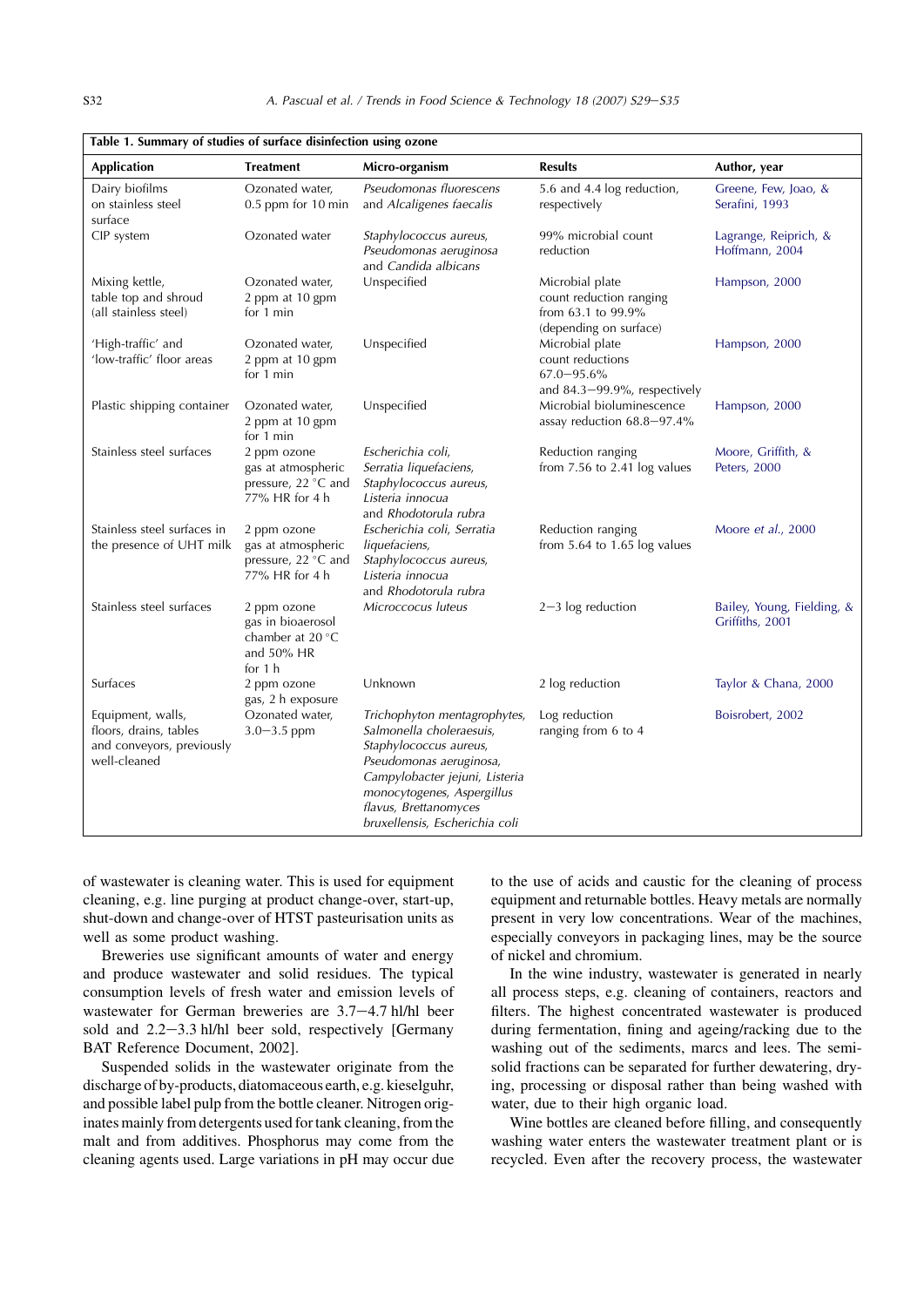shows an acidic character (pH  $4-6$ ) except when caustic solutions are used in the elimination of tartrate or during the conditioning of bottles. The most polluting wastewater during wine production is generated during the fermentation and racking (especially first racking) operations.

Adopting ozone in cleaning and disinfection processes can bring various advantages over commonly employed disinfectants. Ozone breaks down quickly into oxygen without leaving undesirable residues. This is an advantage both from the point of view of food safety and to improve the quality of wastewaters by avoiding the presence of harmful chlorine compounds. Replacing chemical products with ozone also lowers the concentration of salts and, therefore, the electrical conductivity of discharges.

The use of ozone can save water in comparison to other biocides, as it is faster-acting. Additionally, since it does not leave residues it does not require a final rinse to remove any residual disinfectant that might remain in the treated medium.

Another advantage, provided adequate microbiological controls are implemented, is that the ozonated water that has been used for disinfection can potentially be re-used for the initial cleaning stages, either directly or after reozonation to attain the required quality.

Wastewaters are oxygenated by ozone conversion, so ozone use will improve the performance of aeration tanks and biological wastewater treatment processes. This is also an advantage from the point of view of reducing odour generation.

Ozone use also provides energy savings as it is normally used at low temperatures. Finally, as it is generated ''on rack rinse can be re-ozonated and used for the first rinse, reducing water usage and disposal costs. Before installing ozone, the company kept a large stock of 30% sodium hypochlorite. Throughout the day, 100 ppm chlorine rinses were used on equipment surfaces. Now, water containing 1 ppm ozone is used. The total cost of the system was \$ 73,800, but it has already reduced the \$ 9000 per quarter expenditure on hypochlorite.



CIP systems using ozonated water. (courtesy of Del Ozone)

[Rice, Graham, and Lowe \(2002\)](#page-13-0) described a financial study conducted in an American food plant (20 processing lines operating 24 h a day, 300 days a year) that introduced a mobile ozonated water disinfection system. The new system enabled the processor to cut the previous four disinfection steps to only two and thereby reduce water use from 56.8  $m<sup>3</sup>$  to 22.7 m<sup>3</sup>. The following table shows how annual savings of \$ 18,981 were achieved.

|                     | Cost of chemical<br>products (\$/year) | Wastewater<br>discharges $(m^3/day)$ | Discharge tax<br>$(S/m^3)$ | Monthly discharge<br>$\text{tax}(\$)$ | Annual discharge<br>$\text{tax}(\$)$ | Annual total (\$) |
|---------------------|----------------------------------------|--------------------------------------|----------------------------|---------------------------------------|--------------------------------------|-------------------|
| Without ozone       | 6000                                   | 56.775                               | 12.702                     | 1802                                  | 21,635                               | 27,635            |
| With ozone          |                                        | 22.710                               | 12.702                     | 721                                   | 8654                                 | 8654              |
| Total annual saving |                                        |                                      |                            |                                       |                                      | 18,981            |

the spot'', ozone removes the need to store hazardous substances which could give rise to accidents that endanger human and environmental health and safety.

### Examples at industrial scale

Plumrose USA Inc. employs ozonated water for sanitising work areas and for processing equipment used for slicing and packaging ham, turkey, chicken and other meats. The company has a centralised system that produces ozonated water on demand (28 g ozone/h) and delivers it automatically to the work areas through closed piping under low pressure. As well as using ozonated water to sanitise plastic tubs and stainless steel walk-in coolers, the company also uses ozone instead of chlorine to rinse its stainless steel transportation racks in a three-stage process. Since ozone breaks down into oxygen, ozonated water from the final Ozone-based disinfection methods usually entail higher investment costs than methods based on other chemical disinfectant products. However, their running costs are very low as they only consume a moderate quantity of electricity. As the above example shows the savings on water, discharge taxes and chemical products can quickly recoup the higher initial outlay.

### Wineries

In Australia, ozone is being used successfully on an industrial scale as an alternative to chlorine for disinfecting the oak barrels used for ageing wine. The main advantage that is stimulating a growing interest in the use of ozone is that it is more effective for controlling certain Brettanomyces yeast species that cause off-tastes and other defects in wines ([Day, 2004\)](#page-13-0).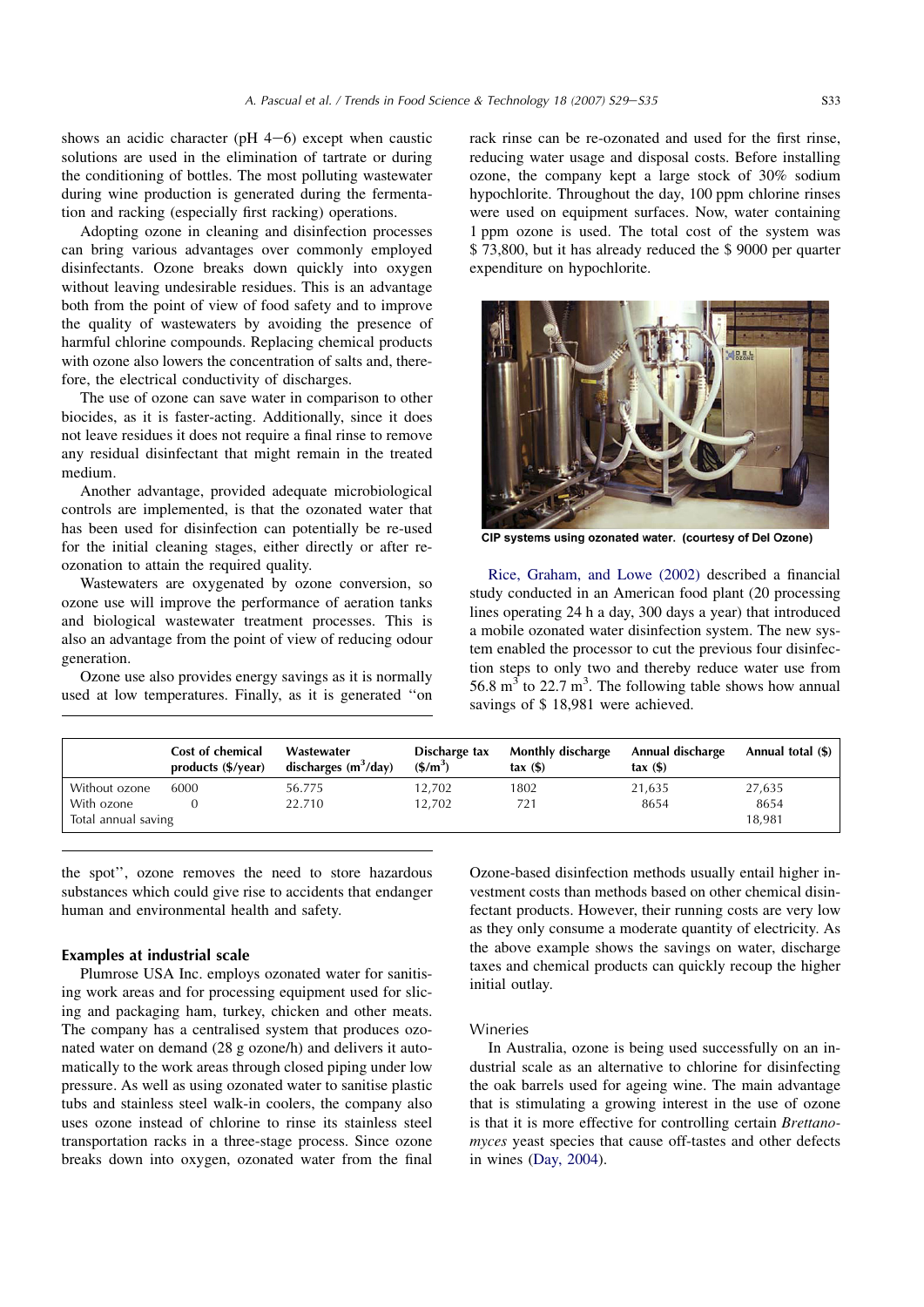The corrosive effect of ozone depends on the concentration employed. At high concentrations it may corrode equipment, but such high concentrations only occur within the ozone generator or in the system that injects the ozone into the water. Most materials are compatible with ozone at moderate concentrations of  $1-3$  ppm ozone.

The plastics most frequently employed in the food industry perform well in the presence of ozone and their resistance to corrosion by ozone is considered good or excellent: PTFE (Teflon), PVDF (Kynar), PVC (rigid and flexible) and ECTFE (Halar) are mentioned in various publications.

Other materials that show resistance are 316L and 304L stainless steel, particularly the former, which stands up better to corrosion by ozone than by chlorine according to some authors [\(Green, Smith, Knight, 1999; Singh &](#page-13-0) [Singh, 1999\)](#page-13-0).

However, natural rubber is highly sensitive to contact with ozone, leading to total disintegration ([Kim, Yousef, &](#page-13-0) [Khadre, 2003\)](#page-13-0). Silicone is resistant in the short-term but oxidises on extended exposure to ozone. Consequently, it is good practice to identify all the materials that could come into contact with ozone and check their potential resistance.

### Use of ozone to clean and disinfect surfaces and equipment

Ozone can be applied both as a gas and in ozonated water. Several studies have examined its efficacy by testing different treatments on various surfaces and micro-organisms and a number of these are listed in [Table 1.](#page-9-0)

From the table it can be seen that moderate doses of ozone, between 0.5 ppm and 3.5 ppm, both in gas form and as ozonated water, are sufficient to achieve significant microbial reductions. These concentrations are potentially compatible with most plastic materials and certain types of stainless steel used in food sector plants.

When ozone is applied as a gas, the necessary exposure times are considerably longer  $(1-4 h)$  than for application in ozonated water  $(1-10 \text{ min})$ . Theoretically, increasing the relative humidity of the space where it is applied might increase the efficiency of gaseous ozone, thus shortening exposure times.

Some recent studies have examined new methods of applying ozone by fogging ozonated water and charging it electrostatically to increase the effectiveness of this technique on vertical surfaces and undersides ([Birks, 2003](#page-13-0)).

In practice, a custom-tailored study is recommended in order to design a safe, efficient cleaning and disinfection programme. This study should include an analysis of the surfaces to be treated, the best way to apply the ozone, the dose to be applied and the residual ozone level to be achieved in the medium, exposure time, microbiological analyses, etc. The cost of these studies as well as the capital cost must be taken into account, and may prove a commercial obstacle to these methods which are still relatively unfamiliar in the sector.

The investment costs for ozonation systems are usually higher than for chlorine or other chemical products, but running costs are very low as the only requirement is the electricity to produce the ozone. Ozone disinfection methods also save water and energy, as well as wastewater treatment costs and discharge taxes.

In recent years, particularly in the United States, the introduction of ozonation equipment for food industry surface cleaning and disinfection has made significant advances. One factor that has undoubtedly boosted this advance is the recent FDA approval for ozone use in food treatment, storage and processing.

A significant point in its progress is the recent launch of the first commercial models. These are compact systems (fixed or mobile) that spray ozonated water onto open surfaces or recirculate it through CIP systems. They have received NSF recognition after passing biocidal efficacy tests using official methods.

### Environmental impact of cleaning and disinfection: potential advantages of ozone

Cleaning and disinfection are essential to maintain hygienic conditions in food processing plants. However, high water and energy use and the generation of wastewaters have a significant environmental impact.

Large quantities of water are required for cleaning and disinfection in the food industry. The wastewater profile is largely dependent on production and cleaning patterns. Wine, beer and dairy processing plants installations use considerable amounts of water with the amount depending on the type and size of equipment to be cleaned and the materials processed;  $60-80\%$  of the total water consumption is used for cleaning activities.

Cleaning and disinfection produces wastewater. This typically contains soluble organic material, FOG, SS, nitrate, nitrite, ammonia and phosphate from product remnants and removed deposited soil. It also contains residues of cleaning agents, e.g. acid or alkali solutions. In principle, the cleaning and disinfection agents that are used are discharged via the wastewater, either in their original state or as reaction products.

Wastewater may have a high or low pH due to the use of acid and alkaline cleaning solutions. The use of phosphoric and nitric acids will increase the phosphate and nitrate content of the wastewater. Badly designed systems and inadequate product removal prior to the start of cleaning may lead to large quantities of product entering the cleaning water

Wastewater is the main environmental issue in the dairy sector  $(0.9-25 \text{ m}^3)t$  processed milk [European Dairy Association, 2002]). The sector uses a vast amount of water, and generates a huge amount of wastewater in maintaining the required level of hygiene and cleanliness (between 25 and 40% of the total water consumed). The largest proportion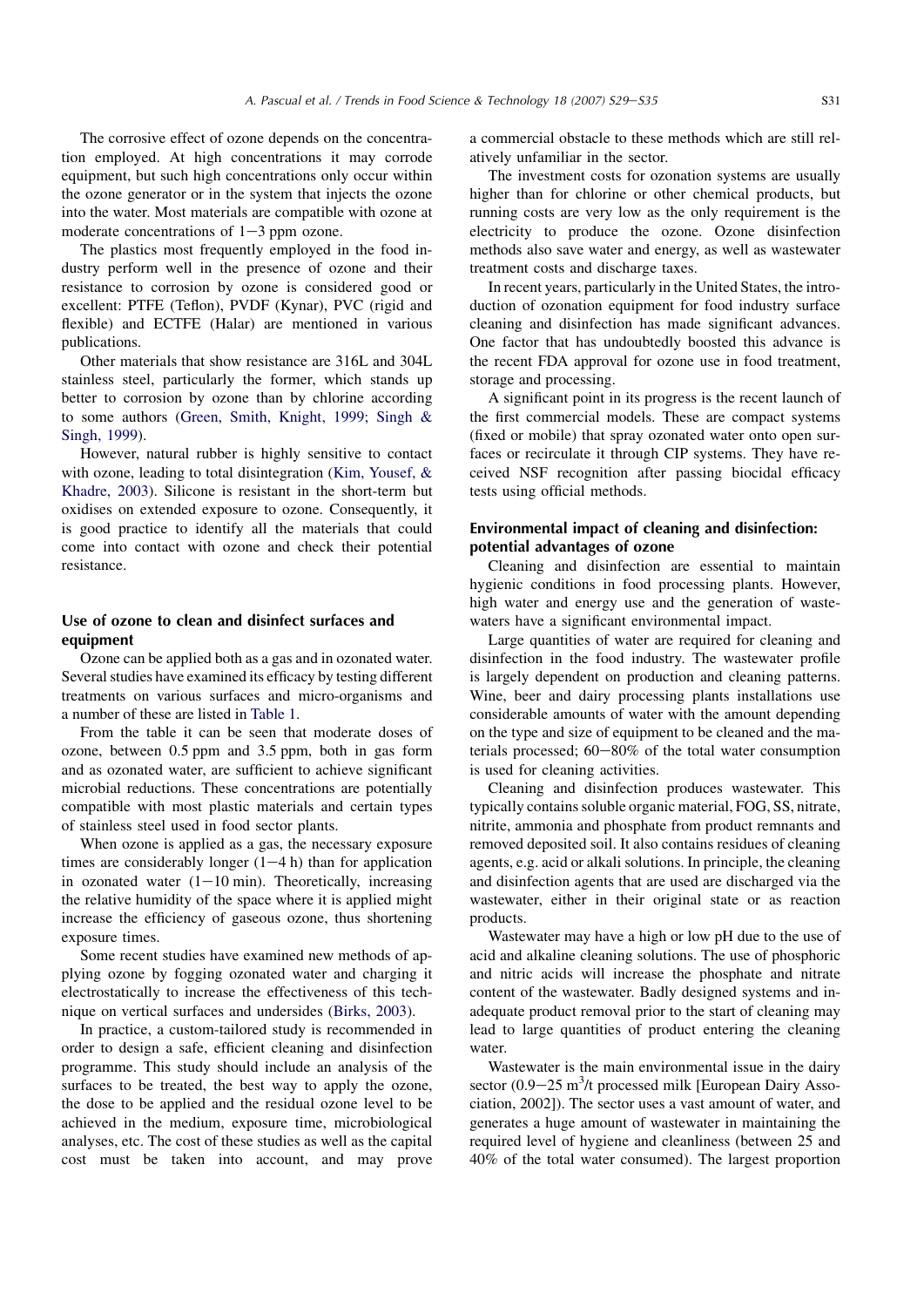A further, no less important advantage is that changing to ozone disinfection avoids the presence of substances such as Trichloroanisol (TCA), which is responsible for cork taint problems in many wines [\(Franson, 2004\)](#page-13-0). Ozone is also considered to provide cost-savings as it reduces the need to buy and store chlorine.

Ozone is increasingly used in Australian wineries and various ozonation system suppliers are already marketing equipment specifically designed for this application. As some wine-makers have found, ozone doses that are effective to control microbes in the barrels do not affect the quality of the wine.

The system for cleaning and disinfecting the barrels with ozone consists of two stages. The first stage uses high pressure hot water to dissolve the tartrates and blast the barrels clean. The second is a cool rinse with ozonated water which sanitises and shrinks the pores in the oak and cools the barrels. Three factors affect how long the treatment with ozonated water should last: the type and age of the barrel, its microbial load and the concentration of ozone in the treatment water, which is typically  $2.0-2.5$  ppm for the equipment used in these cellars.

The use of ozone in the wine business is not confined to oak barrels. After cleaning, ozonated water is sprayed directly onto floors, sumps, walls, the inside and outside of tanks, fruit bins and other wettable surfaces in the winery.

It is also used for the disinfection stage in CIP system installations. The ozonated water is recirculated around the equipment using a closed loop of pipe or hose. The ozone is used up as it reacts with the organic matter in the equipment. When ozone is again detected in the water leaving the equipment this means that all the organic matter has been oxidised. To ensure that sterility has been achieved, ozonated water is usually left to recirculate for a few minutes longer.

Other disinfection-related wine industry applications of ozone that are emerging are: treating well water to remove micro-organisms, organic matter, iron and manganese; using ozone gas to replace  $SO<sub>2</sub>$  in barrel storage; bottle washing as in other drink industries; or treating wastewater.

### Equipment for ozone disinfection

Currently, three ozonation equipment suppliers have already received National Sanitation Foundation (NSF) registration of their systems for disinfecting surfaces with ozonated water. They are all identified in the NSF White Book<sup>TM</sup> Listing of Proprietary Substances and Nonfood Compounds [\(http://www.nsf.org/usda\)](http://www.nsf.org/usda). As a result of this registration, food processors can consider these systems as 'USDA approved' for sanitation of food-contact and nonfood-contact surfaces. This is particularly important as it enables plants operating under the USDA poultry, meat, shell egg and egg products inspection programmes to introduce this application of ozone.

[Boisrobert \(2002\)](#page-13-0), explains the features of two NSFregistered ozonated water surface sanitation systems and gives the microbiological results of antimicrobial efficacy tests performed by the Toxicology Group, LLC, a division of NSF.

One of the models is a mobile system that provides a 10-gpm water spray with a  $3.0-3.5$  ppm ozone dose. It is designed to sanitise equipment, walls, floors, drains, tables, conveyors, containers, tanks and barrels. The other, which is also mobile, recirculates ozonated water at 35 gpm with a 3.0 ppm ozone dose through tanks ranging in size from 50 to 2500 gallons. It is designed for CIP and COP (clean-out-of-place) processes.



Mobile ozone surface sanitation system. (Courtesy of Del Ozone)

The methods used for the tests were AOAC Official Method 960.09, Germicidal and Detergent Sanitizing Action of Disinfectants; and AOAC Official Method 961.02, Germicidal Spray Products as Disinfectants.

The micro-organisms studied had an ozone dose application of  $1.85-2.25$  ppm from the nozzle, except for *Escherichia* coli where the ozone dose was 2.1 ppm. The results obtained substantiate the efficacy of these systems for sanitising previously cleaned non-porous surfaces, including processing equipment, which came into contact with food.

| Micro-organism                          | Log reduction |
|-----------------------------------------|---------------|
| Trichophyton mentagrophytes (ATCC 9533) |               |
| Salmonella choleraesuis (ATCC 10708)    | h             |
| Staphylococcus aureus ATCC 6538         | 6             |
| Pseudomonas aeruginosa ATCC 15442       |               |
| Campylobacter jejuni (ATCC 33250)       |               |
| Listeria monocytogenes (ATCC 7644)      |               |
| Aspergillus flavus (ATCC 9296)          |               |
| Brettanomyces bruxellensis (ATCC 10560) |               |
| Escherichia coli (ATCC 11229)           |               |